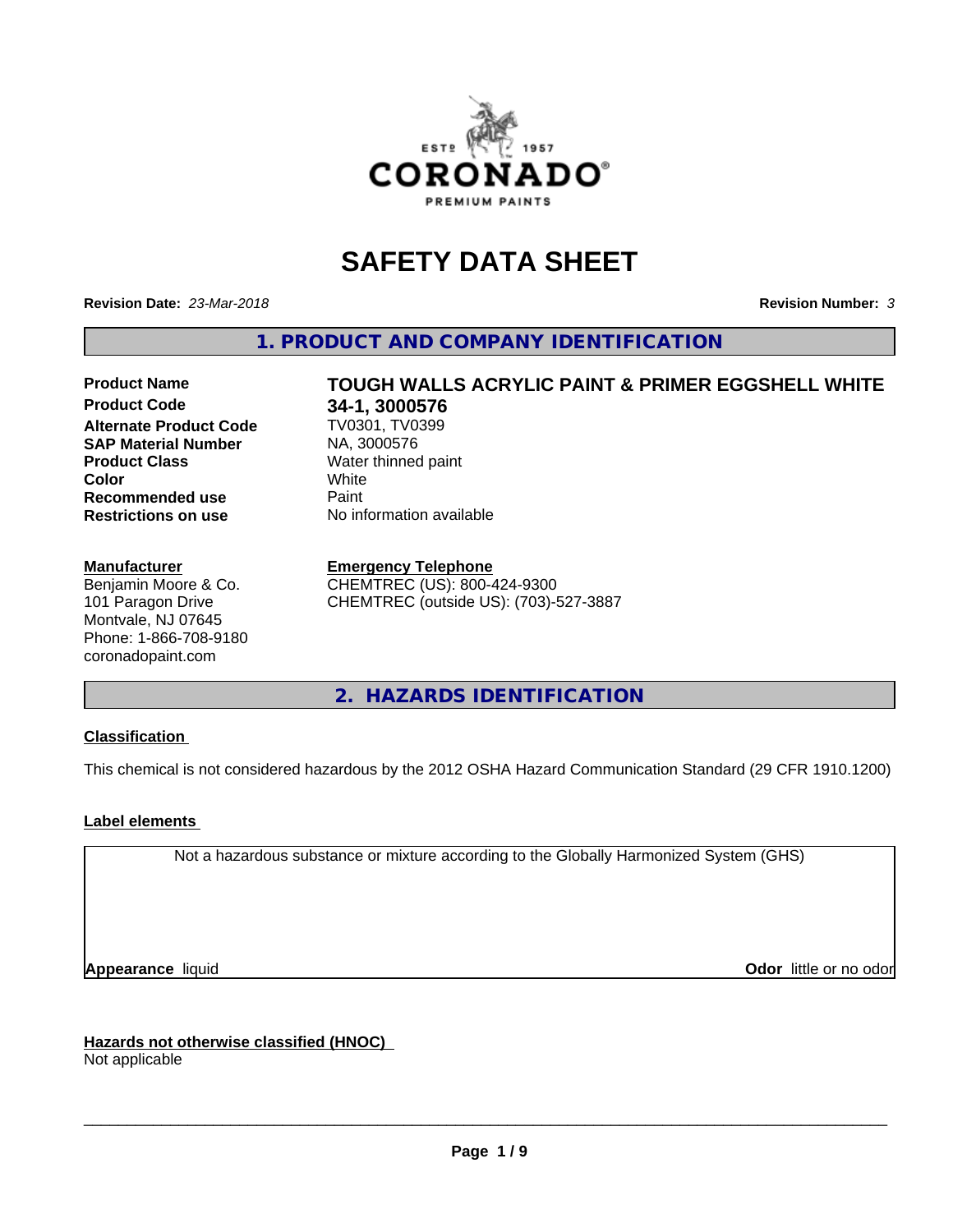#### **Other information**

No information available

# **3. COMPOSITION INFORMATION ON COMPONENTS**

\_\_\_\_\_\_\_\_\_\_\_\_\_\_\_\_\_\_\_\_\_\_\_\_\_\_\_\_\_\_\_\_\_\_\_\_\_\_\_\_\_\_\_\_\_\_\_\_\_\_\_\_\_\_\_\_\_\_\_\_\_\_\_\_\_\_\_\_\_\_\_\_\_\_\_\_\_\_\_\_\_\_\_\_\_\_\_\_\_\_\_\_\_

| <b>Chemical name</b> | <b>CAS No.</b> | Weight-%        |
|----------------------|----------------|-----------------|
| Titanium dioxide     | 13463-67-7     | ~~<br>້         |
| Kaolin               | 1332-58-7      | ັ               |
| ∟imestone            | 1317-65-3      | $\cdot$ $\circ$ |

|                                                  | 4. FIRST AID MEASURES                                                                                    |
|--------------------------------------------------|----------------------------------------------------------------------------------------------------------|
| <b>General Advice</b>                            | No hazards which require special first aid measures.                                                     |
| <b>Eye Contact</b>                               | Rinse thoroughly with plenty of water for at least 15 minutes and consult a<br>physician.                |
| <b>Skin Contact</b>                              | Wash off immediately with soap and plenty of water while removing all<br>contaminated clothes and shoes. |
| <b>Inhalation</b>                                | Move to fresh air. If symptoms persist, call a physician.                                                |
| Ingestion                                        | Clean mouth with water and afterwards drink plenty of water. Consult a physician<br>if necessary.        |
| <b>Most Important</b><br><b>Symptoms/Effects</b> | None known.                                                                                              |
| <b>Notes To Physician</b>                        | Treat symptomatically.                                                                                   |
|                                                  |                                                                                                          |

**5. FIRE-FIGHTING MEASURES**

| As in any fire, wear self-contained breathing apparatus<br><b>Protective Equipment And Precautions For</b><br>pressure-demand, MSHA/NIOSH (approved or equivalent)<br><b>Firefighters</b><br>and full protective gear.<br><b>Specific Hazards Arising From The Chemical</b><br>Closed containers may rupture if exposed to fire or<br>extreme heat.<br>No<br><b>Sensitivity To Mechanical Impact</b><br>No.<br><b>Sensitivity To Static Discharge</b><br><b>Flash Point Data</b><br>Not applicable<br>Flash Point (°F)<br>Not applicable<br>Flash Point (°C)<br>Not applicable<br><b>Flash Point Method</b> | <b>Suitable Extinguishing Media</b> | Use extinguishing measures that are appropriate to local<br>circumstances and the surrounding environment. |
|-------------------------------------------------------------------------------------------------------------------------------------------------------------------------------------------------------------------------------------------------------------------------------------------------------------------------------------------------------------------------------------------------------------------------------------------------------------------------------------------------------------------------------------------------------------------------------------------------------------|-------------------------------------|------------------------------------------------------------------------------------------------------------|
|                                                                                                                                                                                                                                                                                                                                                                                                                                                                                                                                                                                                             |                                     |                                                                                                            |
|                                                                                                                                                                                                                                                                                                                                                                                                                                                                                                                                                                                                             |                                     |                                                                                                            |
|                                                                                                                                                                                                                                                                                                                                                                                                                                                                                                                                                                                                             |                                     |                                                                                                            |
|                                                                                                                                                                                                                                                                                                                                                                                                                                                                                                                                                                                                             |                                     |                                                                                                            |
|                                                                                                                                                                                                                                                                                                                                                                                                                                                                                                                                                                                                             |                                     |                                                                                                            |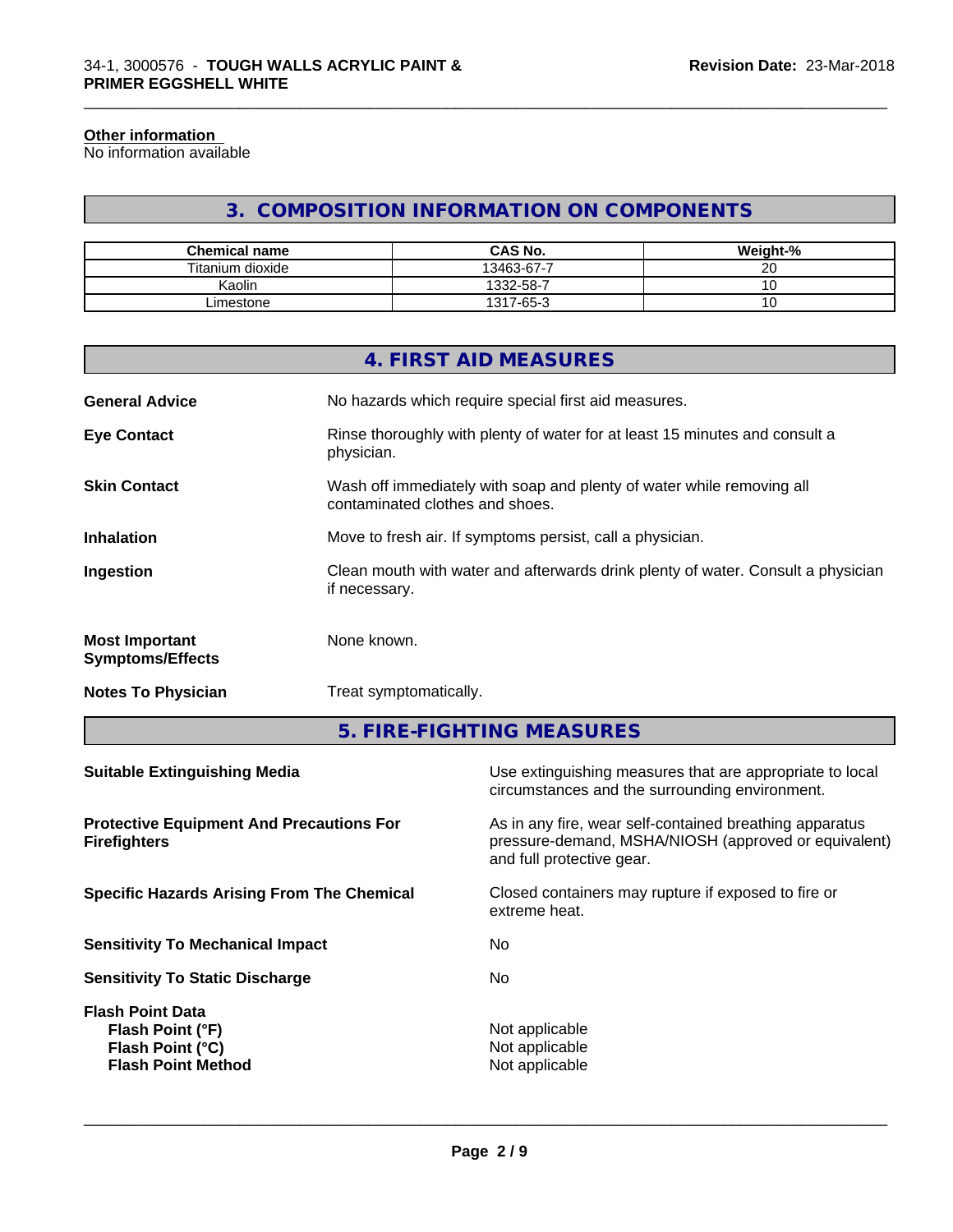# **Flammability Limits In Air**

**Lower Explosion Limit Contract Accord Accord Accord Accord Accord Accord Accord Accord Accord Accord Accord Accord Accord Accord Accord Accord Accord Accord Accord Accord Accord Accord Accord Accord Accord Accord Accord Upper Explosion Limit** Not applicable

\_\_\_\_\_\_\_\_\_\_\_\_\_\_\_\_\_\_\_\_\_\_\_\_\_\_\_\_\_\_\_\_\_\_\_\_\_\_\_\_\_\_\_\_\_\_\_\_\_\_\_\_\_\_\_\_\_\_\_\_\_\_\_\_\_\_\_\_\_\_\_\_\_\_\_\_\_\_\_\_\_\_\_\_\_\_\_\_\_\_\_\_\_

**NFPA Health:** 1 **Flammability:** 0 **Instability:** 0 **Special:** Not Applicable

#### **NFPA Legend**

- 0 Not Hazardous
- 1 Slightly
- 2 Moderate
- 3 High
- 4 Severe

*The ratings assigned are only suggested ratings, the contractor/employer has ultimate responsibilities for NFPA ratings where this system is used.*

*Additional information regarding the NFPA rating system is available from the National Fire Protection Agency (NFPA) at www.nfpa.org.*

# **6. ACCIDENTAL RELEASE MEASURES**

| <b>Personal Precautions</b>      | Avoid contact with skin, eyes and clothing. Ensure adequate ventilation.                                                                                                         |
|----------------------------------|----------------------------------------------------------------------------------------------------------------------------------------------------------------------------------|
| <b>Other Information</b>         | Prevent further leakage or spillage if safe to do so.                                                                                                                            |
| <b>Environmental precautions</b> | See Section 12 for additional Ecological Information.                                                                                                                            |
| <b>Methods For Clean-Up</b>      | Soak up with inert absorbent material. Sweep up and shovel into suitable<br>containers for disposal.                                                                             |
|                                  | 7. HANDLING AND STORAGE                                                                                                                                                          |
| Handling                         | Avoid contact with skin, eyes and clothing. Avoid breathing vapors, spray mists or<br>sanding dust. In case of insufficient ventilation, wear suitable respiratory<br>equipment. |
| <b>Storage</b>                   | Keep container tightly closed. Keep out of the reach of children.                                                                                                                |
| <b>Incompatible Materials</b>    | No information available                                                                                                                                                         |
|                                  |                                                                                                                                                                                  |

**8. EXPOSURE CONTROLS/PERSONAL PROTECTION**

## **Exposure Limits**

| <b>Chemical name</b> | <b>ACGIH TLV</b>           | <b>OSHA PEL</b>            |
|----------------------|----------------------------|----------------------------|
| Titanium dioxide     | 10 mg/m <sup>3</sup> - TWA | 15 mg/m $3$ - TWA          |
| Kaolin               | $2 \text{ mg/m}^3$ - TWA   | 15 mg/m <sup>3</sup> - TWA |
|                      |                            | $5 \text{ ma/m}^3$ - TWA   |
| Limestone            | N/E                        | 15 mg/m $3$ - TWA          |
|                      |                            | $5 \text{ mg/m}^3$ - TWA   |

## **Legend**

ACGIH - American Conference of Governmental Industrial Hygienists Exposure Limits OSHA - Occupational Safety & Health Administration Exposure Limits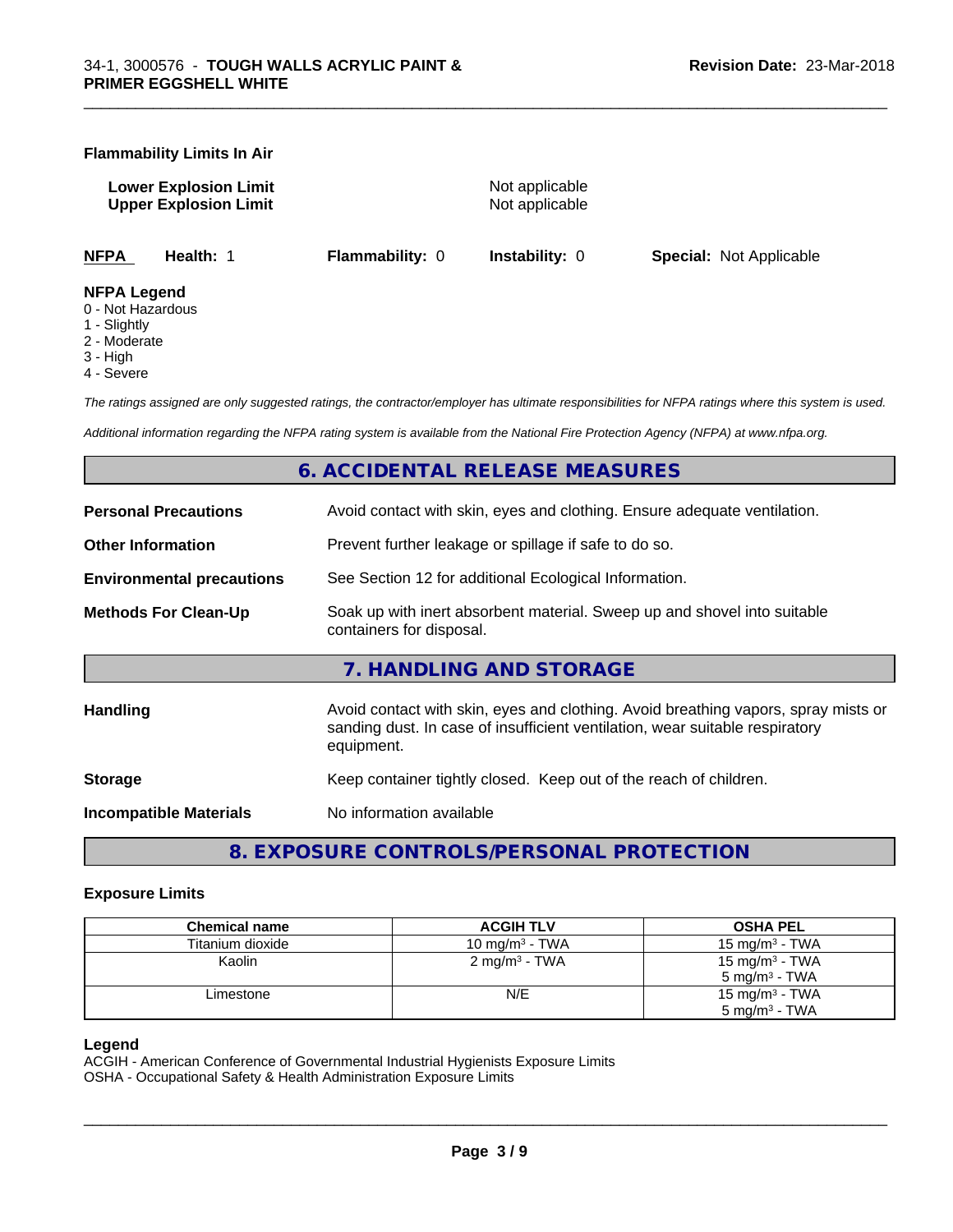# N/E - Not Established

| <b>Engineering Measures</b>          | Ensure adequate ventilation, especially in confined areas.                                                                          |
|--------------------------------------|-------------------------------------------------------------------------------------------------------------------------------------|
| <b>Personal Protective Equipment</b> |                                                                                                                                     |
| <b>Eye/Face Protection</b>           | Safety glasses with side-shields.                                                                                                   |
| <b>Skin Protection</b>               | Protective gloves and impervious clothing.                                                                                          |
| <b>Respiratory Protection</b>        | In case of insufficient ventilation wear suitable respiratory equipment.                                                            |
| <b>Hygiene Measures</b>              | Avoid contact with skin, eyes and clothing. Remove and wash contaminated<br>clothing before re-use. Wash thoroughly after handling. |

# **9. PHYSICAL AND CHEMICAL PROPERTIES**

\_\_\_\_\_\_\_\_\_\_\_\_\_\_\_\_\_\_\_\_\_\_\_\_\_\_\_\_\_\_\_\_\_\_\_\_\_\_\_\_\_\_\_\_\_\_\_\_\_\_\_\_\_\_\_\_\_\_\_\_\_\_\_\_\_\_\_\_\_\_\_\_\_\_\_\_\_\_\_\_\_\_\_\_\_\_\_\_\_\_\_\_\_

| Appearance                                     | liquid                   |
|------------------------------------------------|--------------------------|
| Odor                                           | little or no odor        |
| <b>Odor Threshold</b>                          | No information available |
| Density (Ibs/gal)                              | $11.15 - 11.25$          |
| <b>Specific Gravity</b>                        | $1.33 - 1.35$            |
| рH                                             | No information available |
| <b>Viscosity (cps)</b>                         | No information available |
| <b>Solubility</b>                              | No information available |
| <b>Water solubility</b>                        | No information available |
| <b>Evaporation Rate</b>                        | No information available |
| <b>Vapor Pressure</b>                          | No information available |
| <b>Vapor Density</b>                           | No information available |
| Wt. % Solids                                   | $50 - 60$                |
| Vol. % Solids                                  | $30 - 40$                |
| Wt. % Volatiles                                | $40 - 50$                |
| <b>Vol. % Volatiles</b>                        | $60 - 70$                |
| <b>VOC Regulatory Limit (g/L)</b>              | < 100                    |
| <b>Boiling Point (°F)</b>                      | 212                      |
| <b>Boiling Point (°C)</b>                      | 100                      |
| <b>Freezing Point (°F)</b>                     | 32                       |
| <b>Freezing Point (°C)</b>                     | 0                        |
| Flash Point (°F)                               | Not applicable           |
| Flash Point (°C)                               | Not applicable           |
| <b>Flash Point Method</b>                      | Not applicable           |
| Flammability (solid, gas)                      | Not applicable           |
| <b>Upper Explosion Limit</b>                   | Not applicable           |
| <b>Lower Explosion Limit</b>                   | Not applicable           |
| <b>Autoignition Temperature (°F)</b>           | No information available |
| <b>Autoignition Temperature (°C)</b>           | No information available |
| Decomposition Temperature (°F)                 | No information available |
| Decomposition Temperature (°C)                 | No information available |
| <b>Partition Coefficient (n-octanol/water)</b> | No information available |

# **10. STABILITY AND REACTIVITY**

**Reactivity Not Applicable** Not Applicable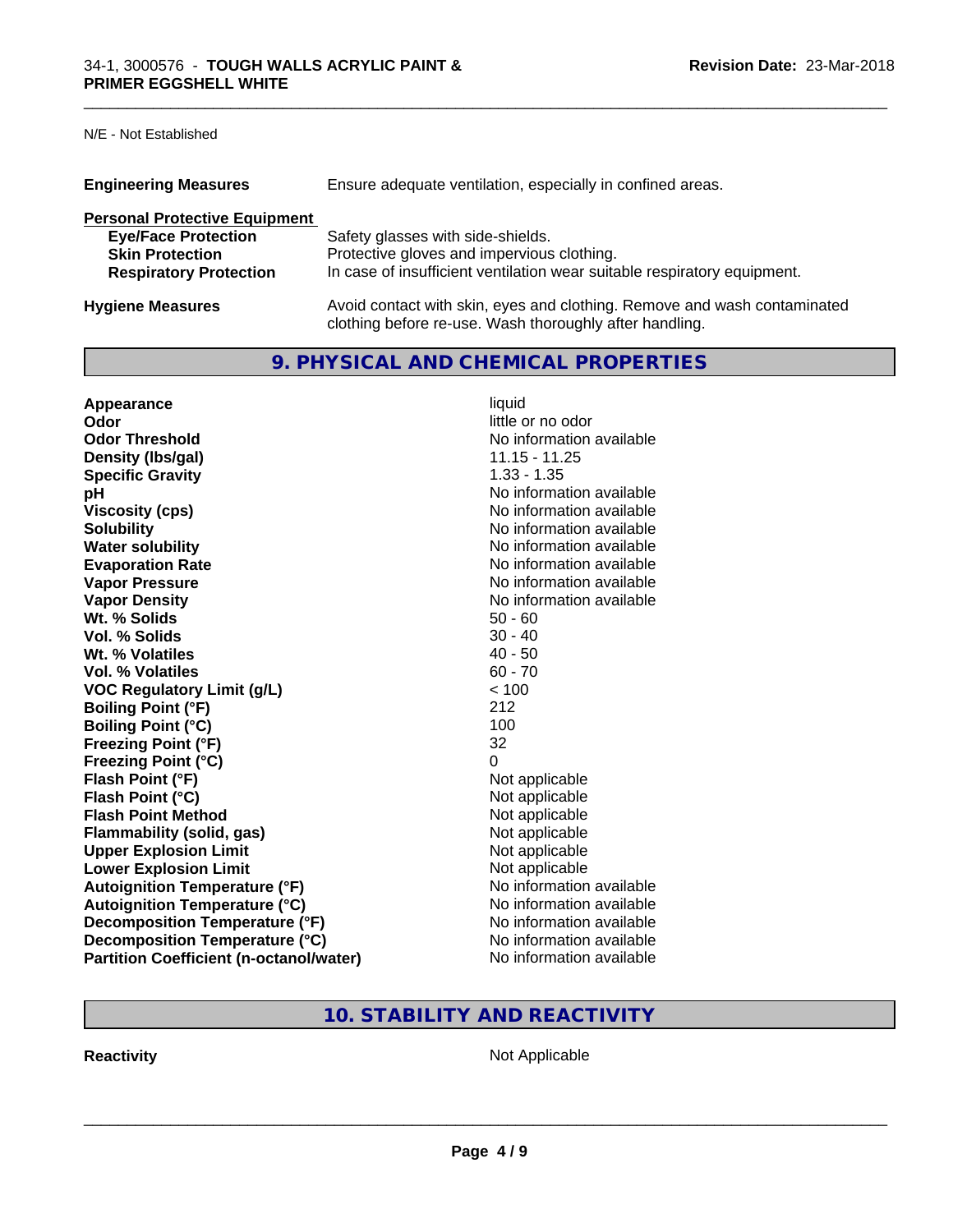| <b>Chemical Stability</b>               | Stable under normal conditions.          |
|-----------------------------------------|------------------------------------------|
| <b>Conditions to avoid</b>              | Prevent from freezing.                   |
| <b>Incompatible Materials</b>           | No materials to be especially mentioned. |
| <b>Hazardous Decomposition Products</b> | None under normal use.                   |
| Possibility of hazardous reactions      | None under normal conditions of use.     |

# **11. TOXICOLOGICAL INFORMATION**

| <b>Product Information</b>                                                                                                                                                                                                                                                                                         |                                                                                                                                                                                                                                                                                                                                                                                                                                                                                                                         |
|--------------------------------------------------------------------------------------------------------------------------------------------------------------------------------------------------------------------------------------------------------------------------------------------------------------------|-------------------------------------------------------------------------------------------------------------------------------------------------------------------------------------------------------------------------------------------------------------------------------------------------------------------------------------------------------------------------------------------------------------------------------------------------------------------------------------------------------------------------|
| Information on likely routes of exposure                                                                                                                                                                                                                                                                           |                                                                                                                                                                                                                                                                                                                                                                                                                                                                                                                         |
| <b>Principal Routes of Exposure</b>                                                                                                                                                                                                                                                                                | Eye contact, skin contact and inhalation.                                                                                                                                                                                                                                                                                                                                                                                                                                                                               |
| <b>Acute Toxicity</b>                                                                                                                                                                                                                                                                                              |                                                                                                                                                                                                                                                                                                                                                                                                                                                                                                                         |
| <b>Product Information</b>                                                                                                                                                                                                                                                                                         | No information available                                                                                                                                                                                                                                                                                                                                                                                                                                                                                                |
|                                                                                                                                                                                                                                                                                                                    | Symptoms related to the physical, chemical and toxicological characteristics                                                                                                                                                                                                                                                                                                                                                                                                                                            |
| <b>Symptoms</b>                                                                                                                                                                                                                                                                                                    | No information available                                                                                                                                                                                                                                                                                                                                                                                                                                                                                                |
|                                                                                                                                                                                                                                                                                                                    | Delayed and immediate effects as well as chronic effects from short and long-term exposure                                                                                                                                                                                                                                                                                                                                                                                                                              |
| Eye contact<br><b>Skin contact</b><br><b>Inhalation</b><br>Ingestion<br><b>Sensitization</b><br><b>Neurological Effects</b><br><b>Mutagenic Effects</b><br><b>Reproductive Effects</b><br><b>Developmental Effects</b><br><b>Target organ effects</b><br>STOT - single exposure<br><b>STOT - repeated exposure</b> | May cause slight irritation.<br>Substance may cause slight skin irritation. Prolonged or repeated contact may dry<br>skin and cause irritation.<br>May cause irritation of respiratory tract.<br>Ingestion may cause gastrointestinal irritation, nausea, vomiting and diarrhea.<br>No information available<br>No information available.<br>No information available.<br>No information available.<br>No information available.<br>No information available.<br>No information available.<br>No information available. |
| Other adverse effects<br><b>Aspiration Hazard</b>                                                                                                                                                                                                                                                                  | No information available.<br>No information available                                                                                                                                                                                                                                                                                                                                                                                                                                                                   |
| <b>Numerical measures of toxicity</b>                                                                                                                                                                                                                                                                              |                                                                                                                                                                                                                                                                                                                                                                                                                                                                                                                         |

**The following values are calculated based on chapter 3.1 of the GHS document**

| <b>ATEmix (oral)</b>   | 56572 mg/kg   |
|------------------------|---------------|
| <b>ATEmix (dermal)</b> | 1115247 mg/kg |

# **Component**

Titanium dioxide LD50 Oral: > 10000 mg/kg (Rat)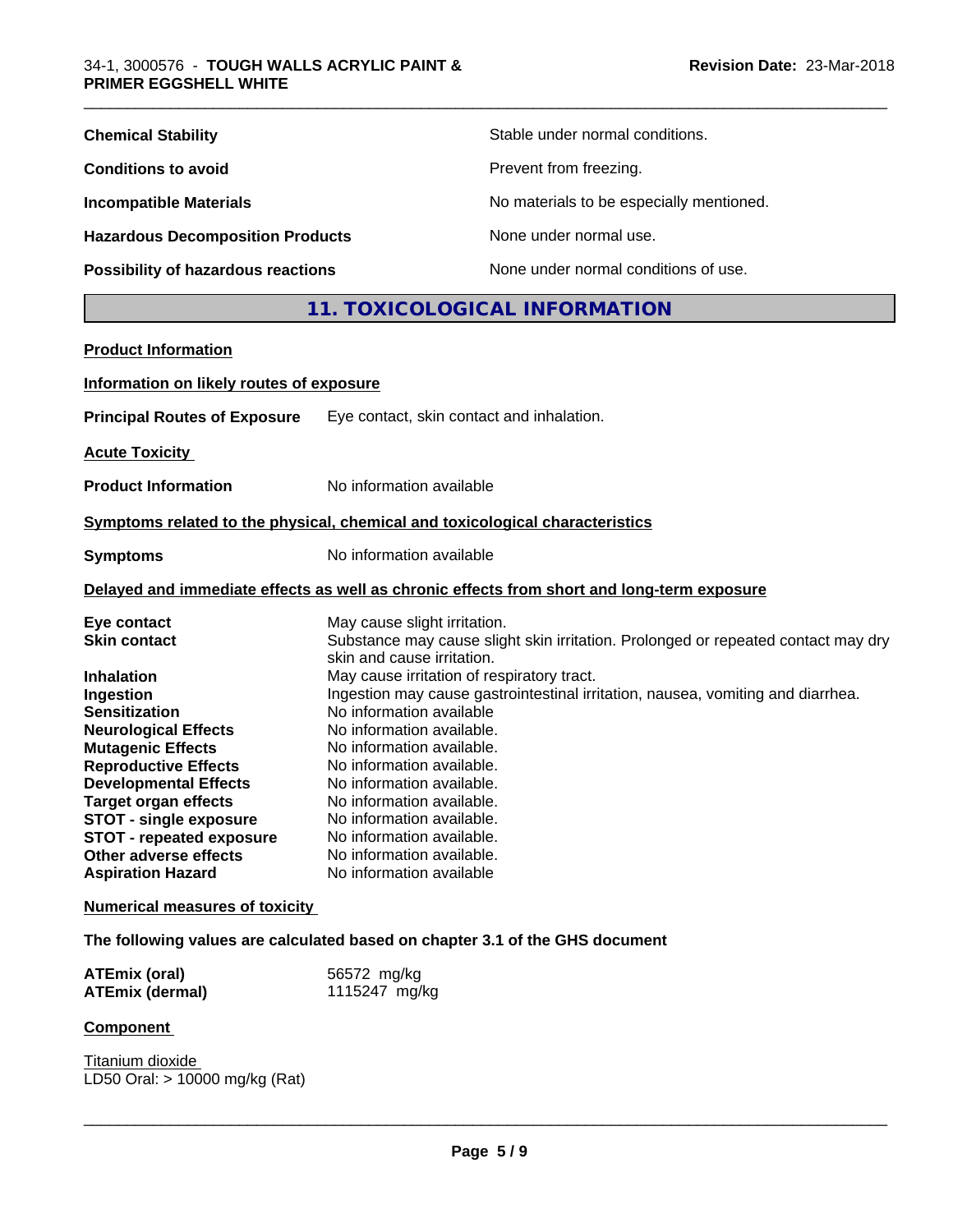#### Kaolin

LD50 Oral: > 5000 mg/kg (Rat)

## **Carcinogenicity**

*The information below indicateswhether each agency has listed any ingredient as a carcinogen:.*

| <b>Chemical</b><br>name                      | <b>IARC</b>                         | <b>NTP</b> | ດເ⊔∧<br>JJNP |
|----------------------------------------------|-------------------------------------|------------|--------------|
|                                              | .<br>クロ<br>Human<br>Possible⊦<br>∠⊔ |            | ∟isted<br>.  |
| . . <del>. .</del><br>. dioxide<br>' itanium | Carcinoɑen                          |            |              |

\_\_\_\_\_\_\_\_\_\_\_\_\_\_\_\_\_\_\_\_\_\_\_\_\_\_\_\_\_\_\_\_\_\_\_\_\_\_\_\_\_\_\_\_\_\_\_\_\_\_\_\_\_\_\_\_\_\_\_\_\_\_\_\_\_\_\_\_\_\_\_\_\_\_\_\_\_\_\_\_\_\_\_\_\_\_\_\_\_\_\_\_\_

• Although IARC has classified titanium dioxide as possibly carcinogenic to humans (2B), their summary concludes: "No significant exposure to titanium dioxide is thought to occur during the use of products in which titanium dioxide is bound to other materials, such as paint."

#### **Legend**

IARC - International Agency for Research on Cancer NTP - National Toxicity Program OSHA - Occupational Safety & Health Administration

**12. ECOLOGICAL INFORMATION**

# **Ecotoxicity Effects**

The environmental impact of this product has not been fully investigated.

## **Product Information**

## **Acute Toxicity to Fish**

No information available

# **Acute Toxicity to Aquatic Invertebrates**

No information available

# **Acute Toxicity to Aquatic Plants**

No information available

#### **Persistence / Degradability**

No information available.

**Bioaccumulation / Accumulation** No information available.

## **Mobility in Environmental Media**

No information available.

#### **Ozone**

No information available

# **Component**

## **Acute Toxicity to Fish**

# Titanium dioxide

 $LC50:$  > 1000 mg/L (Fathead Minnow - 96 hr.)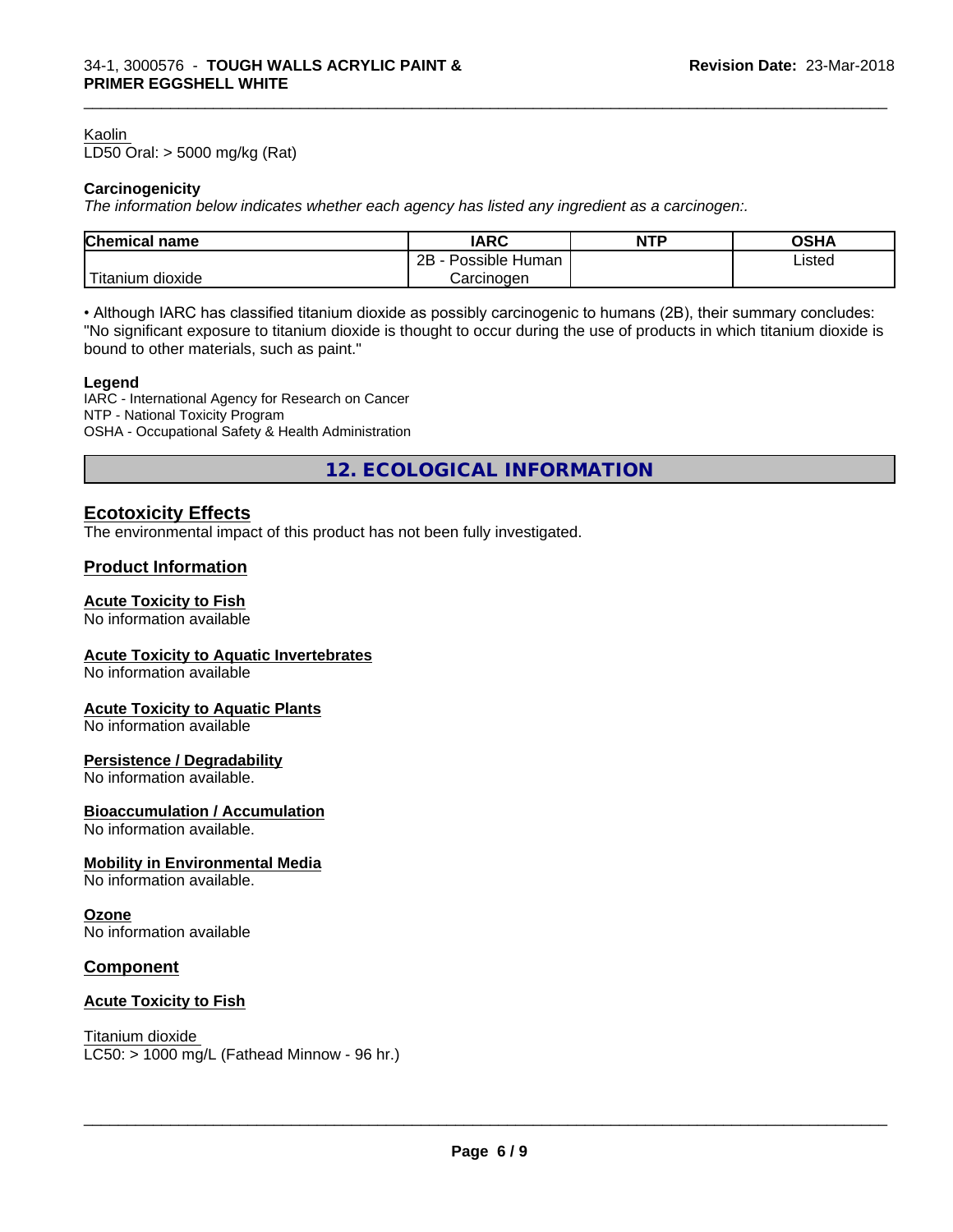#### **Acute Toxicity to Aquatic Invertebrates**

No information available

# **Acute Toxicity to Aquatic Plants**

No information available

|                              | 13. DISPOSAL CONSIDERATIONS                                                                                                                                                                                               |
|------------------------------|---------------------------------------------------------------------------------------------------------------------------------------------------------------------------------------------------------------------------|
| <b>Waste Disposal Method</b> | Dispose of in accordance with federal, state, and local regulations. Local<br>requirements may vary, consult your sanitation department or state-designated<br>environmental protection agency for more disposal options. |
|                              | 14. TRANSPORT INFORMATION                                                                                                                                                                                                 |
| <b>DOT</b>                   | Not regulated                                                                                                                                                                                                             |
| <b>ICAO / IATA</b>           | Not regulated                                                                                                                                                                                                             |
| <b>IMDG/IMO</b>              | Not regulated                                                                                                                                                                                                             |
|                              | <b>15. REGULATORY INFORMATION</b>                                                                                                                                                                                         |
|                              |                                                                                                                                                                                                                           |

\_\_\_\_\_\_\_\_\_\_\_\_\_\_\_\_\_\_\_\_\_\_\_\_\_\_\_\_\_\_\_\_\_\_\_\_\_\_\_\_\_\_\_\_\_\_\_\_\_\_\_\_\_\_\_\_\_\_\_\_\_\_\_\_\_\_\_\_\_\_\_\_\_\_\_\_\_\_\_\_\_\_\_\_\_\_\_\_\_\_\_\_\_

# **International Inventories**

| <b>TSCA: United States</b> | Yes - All components are listed or exempt. |
|----------------------------|--------------------------------------------|
| <b>DSL: Canada</b>         | Yes - All components are listed or exempt. |

# **Federal Regulations**

| SARA 311/312 hazardous categorization |  |
|---------------------------------------|--|
|---------------------------------------|--|

| Acute health hazard               | No. |
|-----------------------------------|-----|
| Chronic Health Hazard             | Nο  |
| Fire hazard                       | N٥  |
| Sudden release of pressure hazard | Nο  |
| Reactive Hazard                   | N٥  |

## **SARA 313**

Section 313 of Title III of the Superfund Amendments and Reauthorization Act of 1986 (SARA). This product contains a chemical or chemicals which are subject to the reporting requirements of the Act and Title 40 of the Code of Federal Regulations, Part 372:

*None*

# **Clean Air Act,Section 112 Hazardous Air Pollutants (HAPs) (see 40 CFR 61)**

This product contains the following HAPs:

*None*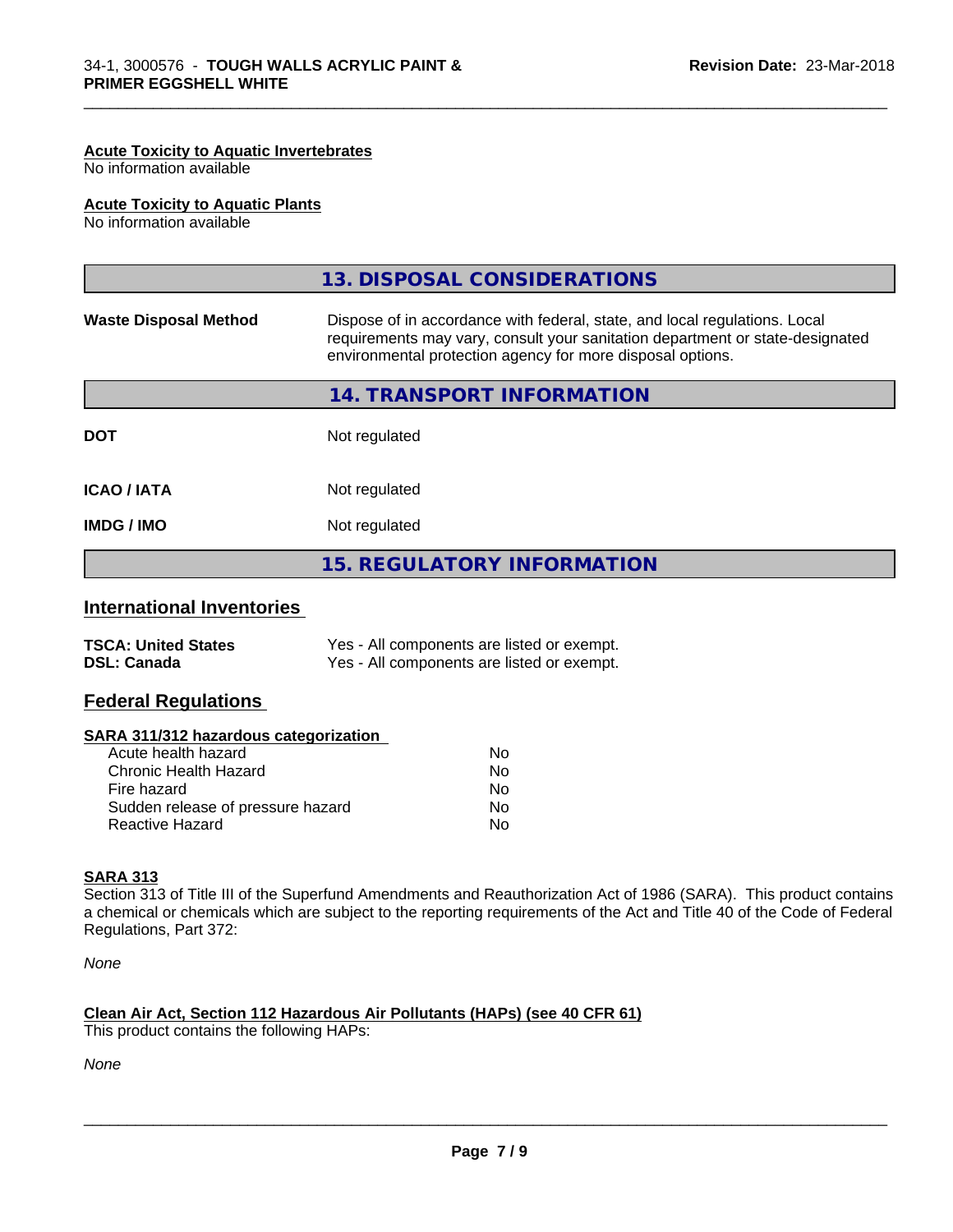# **US State Regulations**

# **California Proposition 65**

This product may contain small amounts of materials known to the state of California to cause cancer or reproductive *harm.*

\_\_\_\_\_\_\_\_\_\_\_\_\_\_\_\_\_\_\_\_\_\_\_\_\_\_\_\_\_\_\_\_\_\_\_\_\_\_\_\_\_\_\_\_\_\_\_\_\_\_\_\_\_\_\_\_\_\_\_\_\_\_\_\_\_\_\_\_\_\_\_\_\_\_\_\_\_\_\_\_\_\_\_\_\_\_\_\_\_\_\_\_\_

#### **State Right-to-Know**

| <b>Chemical name</b> | <b>Massachusetts</b> | . Jersev<br>New | Pennsvlvania |
|----------------------|----------------------|-----------------|--------------|
| Titanium dioxide     |                      |                 |              |
| Kaolin               |                      |                 |              |
| .imestone            |                      |                 |              |

#### **Legend**

X - Listed

| <b>16. OTHER INFORMATION</b>                                                                                                                                                                                |           |                                                                            |                      |                                                                                                                                               |
|-------------------------------------------------------------------------------------------------------------------------------------------------------------------------------------------------------------|-----------|----------------------------------------------------------------------------|----------------------|-----------------------------------------------------------------------------------------------------------------------------------------------|
| HMIS -                                                                                                                                                                                                      | Health: 1 | <b>Flammability: 0</b>                                                     | <b>Reactivity: 0</b> | $PPE: -$                                                                                                                                      |
| <b>HMIS Legend</b><br>0 - Minimal Hazard<br>1 - Slight Hazard<br>2 - Moderate Hazard<br>3 - Serious Hazard<br>4 - Severe Hazard<br>* - Chronic Hazard<br>present under the actual normal conditions of use. |           | X - Consult your supervisor or S.O.P. for "Special" handling instructions. |                      | Note: The PPE rating has intentionally been left blank. Choose appropriate PPE that will protect employees from the hazards the material will |

*Caution: HMISÒ ratings are based on a 0-4 rating scale, with 0 representing minimal hazards or risks, and 4 representing significant hazards or risks. Although HMISÒ ratings are not required on MSDSs under 29 CFR 1910.1200, the preparer, has chosen to provide them. HMISÒ ratings are to be used only in conjunction with a fully implemented HMISÒ program by workers who have received appropriate HMISÒ training. HMISÒ is a registered trade and service mark of the NPCA. HMISÒ materials may be purchased exclusively from J. J. Keller (800) 327-6868.*

 **WARNING!** If you scrape, sand, or remove old paint, you may release lead dust. LEAD IS TOXIC. EXPOSURE TO LEAD DUST CAN CAUSE SERIOUS ILLNESS, SUCH AS BRAIN DAMAGE, ESPECIALLY IN CHILDREN. PREGNANT WOMEN SHOULD ALSO AVOID EXPOSURE.Wear a NIOSH approved respirator to control lead exposure. Clean up carefully with a HEPA vacuum and a wet mop. Before you start, find out how to protect yourself and your family by contacting the National Lead Information Hotline at 1-800-424-LEAD or log on to www.epa.gov/lead.

| <b>Prepared By</b>    | <b>Product Stewardship Department</b><br>Benjamin Moore & Co.<br>101 Paragon Drive<br>Montvale, NJ 07645<br>800-225-5554 |
|-----------------------|--------------------------------------------------------------------------------------------------------------------------|
| <b>Revision Date:</b> | 23-Mar-2018                                                                                                              |